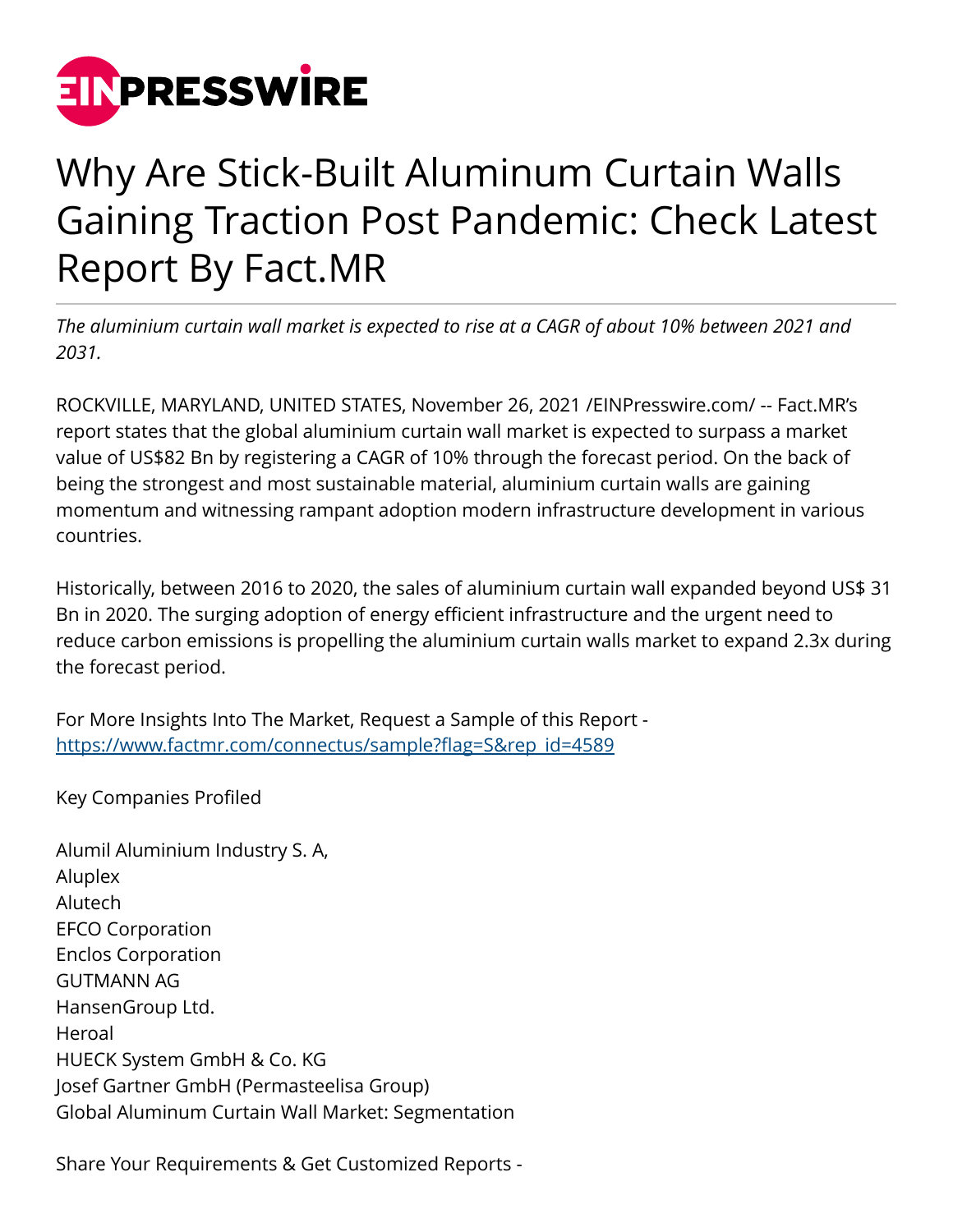Key Segments Covered

Type Unitized Aluminum Curtain Wall Semi-Unitized Aluminum Curtain Wall Stick-Built Aluminum Curtain Wall

Application Commercial-grade Aluminum Curtain Wall Residential-grade Aluminum Curtain Wall

Following Questions Answers Covered in the Report are:

How will the global Aluminum Curtain Wall Market perform during the forecast period? What will be the market size in terms of value and volume?

Which segment will drive the global Aluminum Curtain Wall Market? Which regional market will show extensive growth in the future? What are the reasons?

How will the market dynamics change because of the impact of future market opportunities, restraints, and drivers?

What are the key strategies adopted by players to sustain themselves in the global Aluminum Curtain Wall Market?

How will these strategies influence the market growth and competition?

Access Research Methodology Prepared By Experts [https://www.factmr.com/connectus/sample?flag=RM&rep\\_id=4589](https://www.factmr.com/connectus/sample?flag=RM&rep_id=4589)

Key Takeaways of Aluminum Curtain Walls Market Study

Commercial applications of aluminum curtain walls account for 73% of the total revenue Stick-built curtain walls to yield around 25% of total revenue Unitized aluminum curtain walls are poised to hold 2/3rd of total market demand Residential applications will likely register 2.7x growth until 2031 East Asia leads global sales with over 1/4th share of the total market value U.S to account for 3 out of 10 aluminum curtain wall sales, growing at 8% CAGR India and China to emerge as potential expansion hotspots for prominent manufacturers Semi-unitized aluminum curtain walls to expand at a CAGR exceeding 10% through 2031 "Aluminum is a sustainable material which works in favour of manufacturers. However, the competitive landscape will be shaped by market players that adapt to the rising need for energy efficient infrastructure and cost-efficient installations." says the Fact.MR Analyst

Regional analysis includes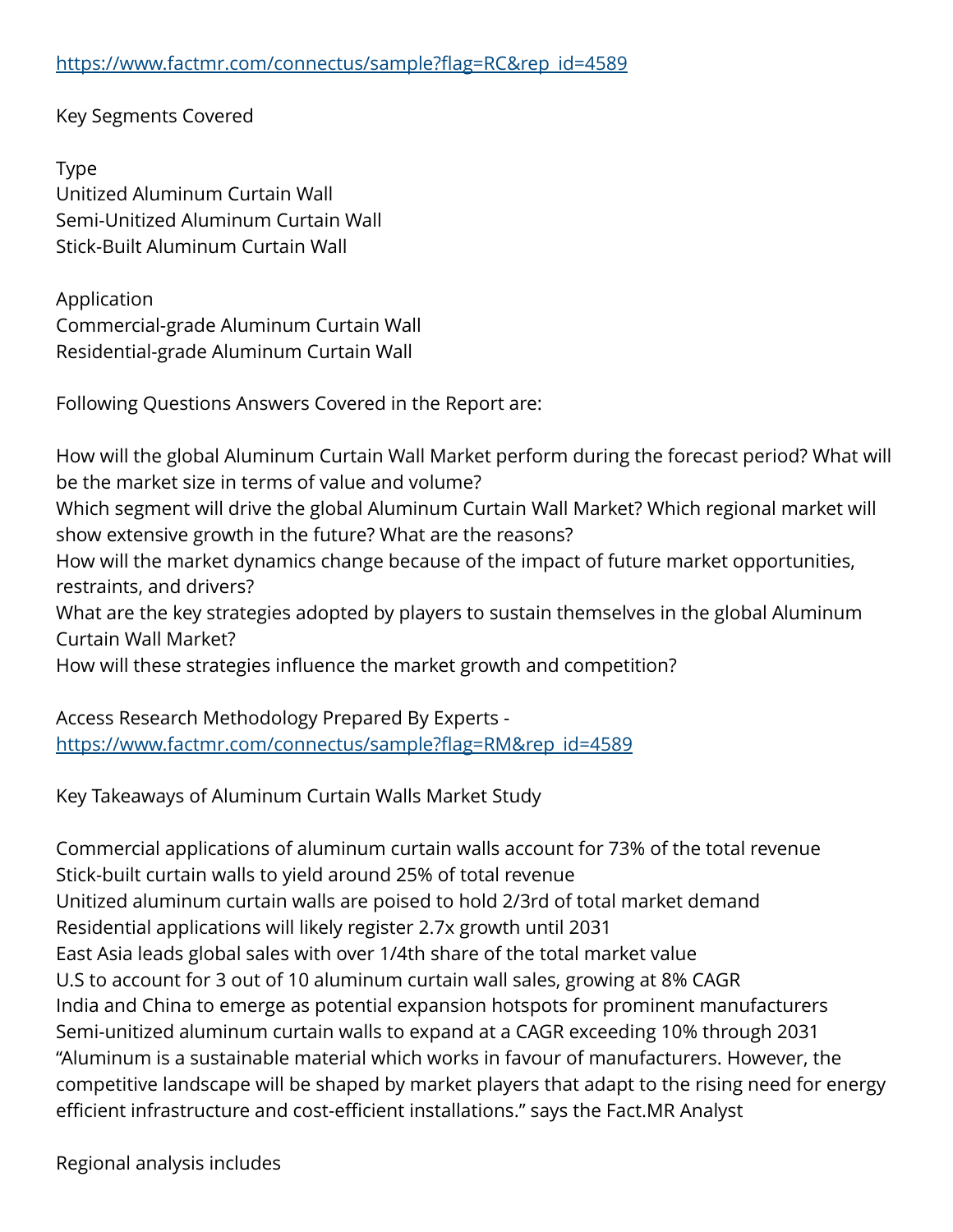North America (U.S., Canada) Latin America (Brazil, Mexico, Argentina, Chile, Peru, Rest of LATAM) EU – (Germany, France, Italy, Spain), UK, BENELUX (Belgium, Netherlands, Luxemburg), NORDIC (Norway, Denmark, Iceland, Sweden), Eastern Europe (Poland, Ukraine, Czech Rep. etc.), Rest of Europe CIS & Russia Japan Asia Pacific Excluding Japan (Greater China, India, S. Korea, ASEAN Countries, Rest of APEJ) Middle East and Africa (GCC Countries, Turkey, Iran, Israel, South Africa , Rest of MEA)

Get More Insights -[http://www.globenewswire.com/en/news](http://www.globenewswire.com/en/news-release/2018/11/05/1644972/0/en/SMEs-Accounted-for-Nearly-60-Share-of-SAP-Cloud-Platform-Services-Market-in-2017-Finds-New-Fact-MR-Study.html)[release/2018/11/05/1644972/0/en/SMEs-Accounted-for-Nearly-60-Share-of-SAP-Cloud-Platform-](http://www.globenewswire.com/en/news-release/2018/11/05/1644972/0/en/SMEs-Accounted-for-Nearly-60-Share-of-SAP-Cloud-Platform-Services-Market-in-2017-Finds-New-Fact-MR-Study.html)[Services-Market-in-2017-Finds-New-Fact-MR-Study.html](http://www.globenewswire.com/en/news-release/2018/11/05/1644972/0/en/SMEs-Accounted-for-Nearly-60-Share-of-SAP-Cloud-Platform-Services-Market-in-2017-Finds-New-Fact-MR-Study.html)

The Report Covers Exhaustive Analysis On:

Market Segments Market Dynamics Market Size & Demand Current Trends/Issues/Challenges Competition & Companies involved **Technology** Value Chain

The Aluminum Curtain Wall Market report answers the following queries:

What is the largest share held by key players in the market? What strategies have proven most advantageous in the Aluminum Curtain Wall Market? Which region promises largest opportunity for new investors during the forecast period 2021 to 2031?

What factors will most likely present challenges to growth during the forecast period? What will be the value of total revenues, and at what CAGR will the growth compound during the forecast period 2021 to 2031?

Explore Fact.MR's Coverage on the Automotive Domain

Torque Transducer Market ( <https://www.factmr.com/report/torque-transducer-market> ): A recent study by Fact.MR on the Torque Transducer Market offers a 5-year forecast analysis for the period 2021 – 2026. The study analyzes key trends that are currently influencing the growth of the market. This report covers key dynamics, including drivers, restraints, and opportunities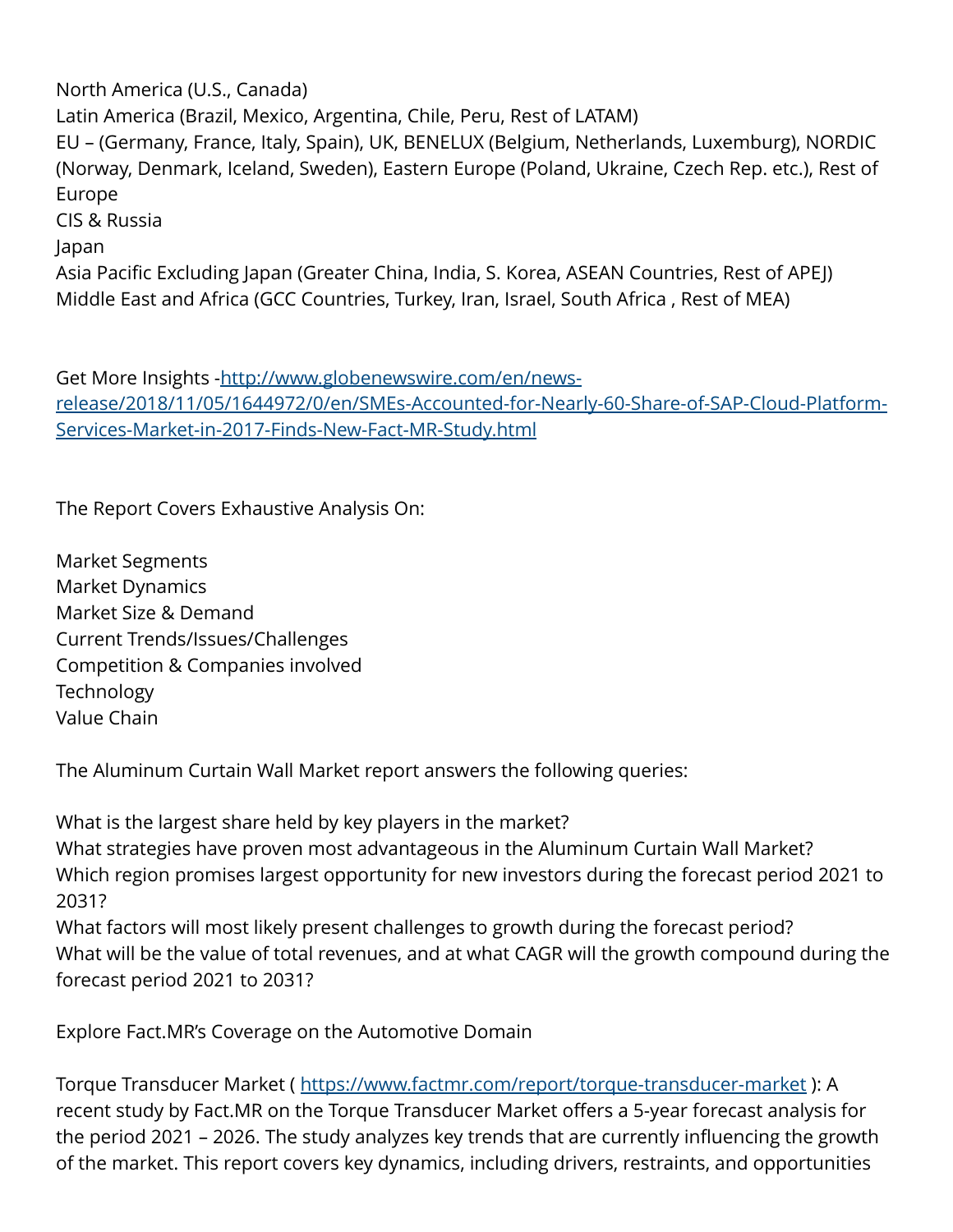for leading market players along with key stakeholders and emerging players.

Tape on Reel Feeder Market (<https://www.factmr.com/report/tape-on-reel-feeder-market> ): Fact.MR's extensive coverage of the Tape on Reel Feeder Market offers in-depth insights into the prominent growth dynamics that are likely to aid the expansion of growth prospects in the near future. Data has been presented in the form of key segments across prominent geographies, along with important information concerning key manufacturers operating within the industry.

Air/pneumatic Balancers Market ( [https://www.factmr.com/report/airpneumatic-balancers](https://www.factmr.com/report/airpneumatic-balancers-market)[market](https://www.factmr.com/report/airpneumatic-balancers-market) ): The Air/pneumatic Balancers Market study published by Fact.MR offers an unbiased analysis of the prominent drivers, opportunities, and trends expected to shape future expansion outlooks. The report provides a comprehensive assessment of the prominent segments and geographies which are likely to benefit market players in the forthcoming years.

## About Us:

Market research and consulting agency with a difference! That's why 80% of Fortune 1,000 companies trust us for making their most critical decisions. While our experienced consultants employ the latest technologies to extract hard-to-find insights, we believe our USP is the trust clients have on our expertise. Spanning a wide range – from automotive & industry 4.0 to healthcare & retail, our coverage is expansive, but we ensure even the most niche categories are analyzed. Our sales offices in United States and Dublin, Ireland. Headquarter based in Dubai, UAE. Reach out to us with your goals, and we'll be an able research partner.

## Contact:

US Sales Office: 11140 Rockville Pike Suite 400 Rockville, MD 20852 United States Tel: +1 (628) 251-1583

Corporate Headquarter:

Unit No: AU-01-H Gold Tower (AU), Plot No: JLT-PH1-I3A, Jumeirah Lakes Towers, Dubai, United Arab Emirates Email: sales@factmr.com Visit Our Website: <https://www.factmr.com>

Mahendra Singh EMINENT RESEARCH & ADVISORY SERVICEs